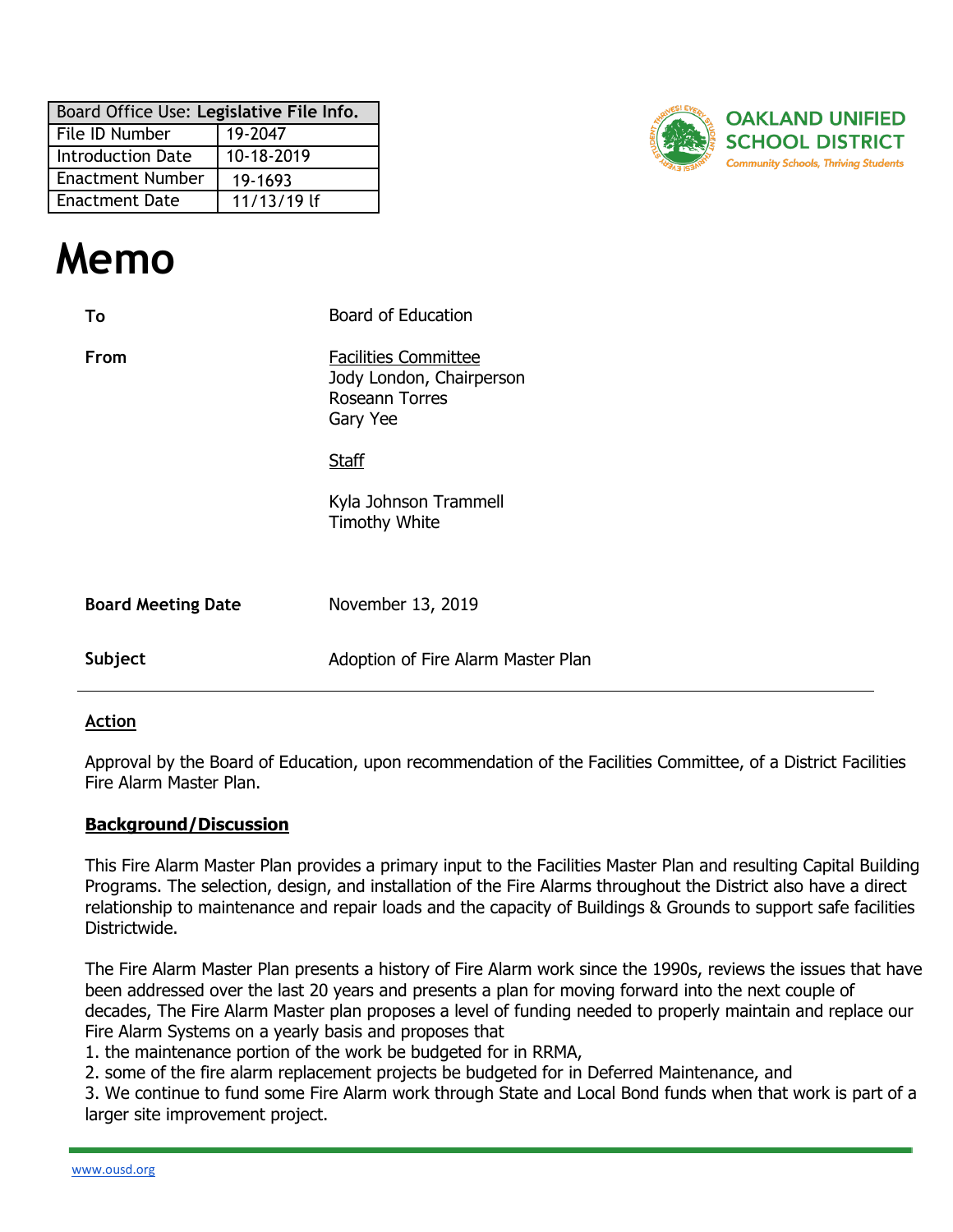# **Fiscal Impact**

The Fire Alarm Master Plan proposes that OUSD budget:

- 4. \$1.3 million/year for the maintenance portion of the work be budgeted for in RRMA,
- 5. \$1.25 million/year for fire alarm replacement projects be budgeted for in Deferred Maintenance, and

#### **Recommendation**

Approval by the Board of Education, upon recommendation of the Facilities Committee, of a District Facilities Fire Alarm Master Plan.

#### **Attachment**

Facilities Fire Alarm Master Plan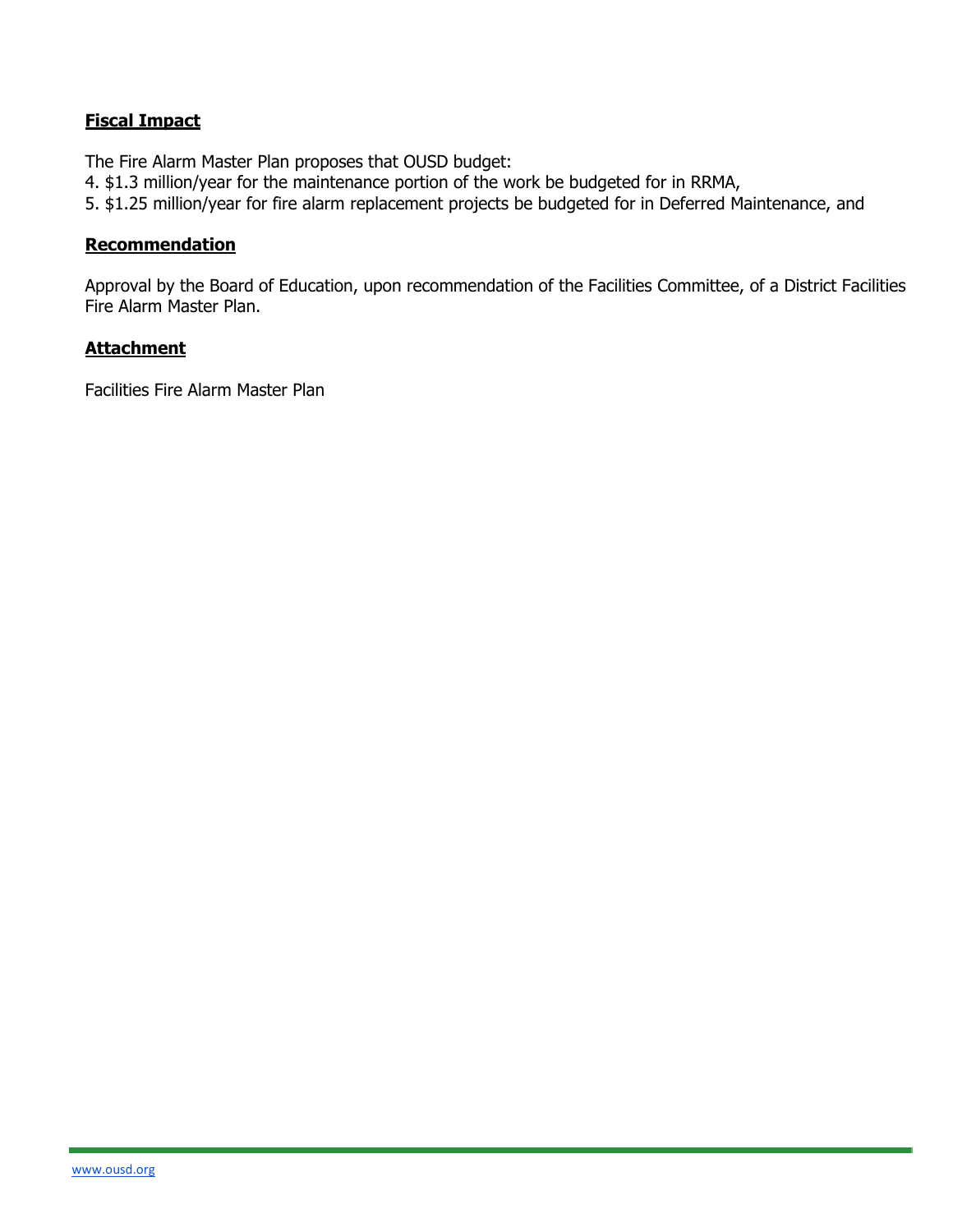# **OAKLAND UNIFIED SCHOOL DISTRICT DEPARTMENT OF FACILITIES PLANNING & MANAGEMENT**

Fire Alarm Master Plan October 18, 2019

This Fire Alarm Master Plan provides a primary input to the Facilities Master Plan and resulting Capital Building Programs. The selection, design, and installation of the Fire Alarms throughout the District also have a direct relationship to maintenance and repair loads and the capacity of Buildings & Grounds to support safe facilities Districtwide.

The primary purpose of a fire alarm system is the support health and safety by providing notice of fire events to allow safe evacuation of fire areas, information to first responders on fire status and property protection by providing remote notification of fire events and triggering of local alarms.

### **HISTORY**

Prior to the mid 1990's OUSD had not addressed fire alarm deficiencies in a major way since the Marcus Foster Capital Improvement Program in the 1970's. The Marcus Foster Capital Improvement Program was focused on seismic safety improvements and included fire alarm work when required by the State Architect.

In the 1990's OUSD passed a local Bond (Measure C). Measure C was the first local bond in almost 20 years and passage allowed OUSD to participate in the Leroy Green State School Construction program and leverage State funds with local dollars to modernize many schools. The fire alarm work associated with this construction program was limited to the areas of each campus being modernized.

A second round of modernizations followed in the early 2000's funded in part by Measure A. The fire alarm work was similarly piecemealed resulting in campuses with multiple fire alarm systems of various makes and models. The fire alarm work completed in these first two rounds of modernization was completed in the most economical way possible to comply with State Architect requirements and Fire Code.

During this same period Buildings & Grounds (B&G) went through multiple downsizings. This combination of loss of experienced service electricians and increase in complexity and variety of fire alarm systems required some new solutions.

Following these first two rounds of modernizations, Facilities worked closely with Buildings & Grounds to develop Fire Alarm design and installation standards to ensure that future fire alarm systems could be monitored and maintained by B&G.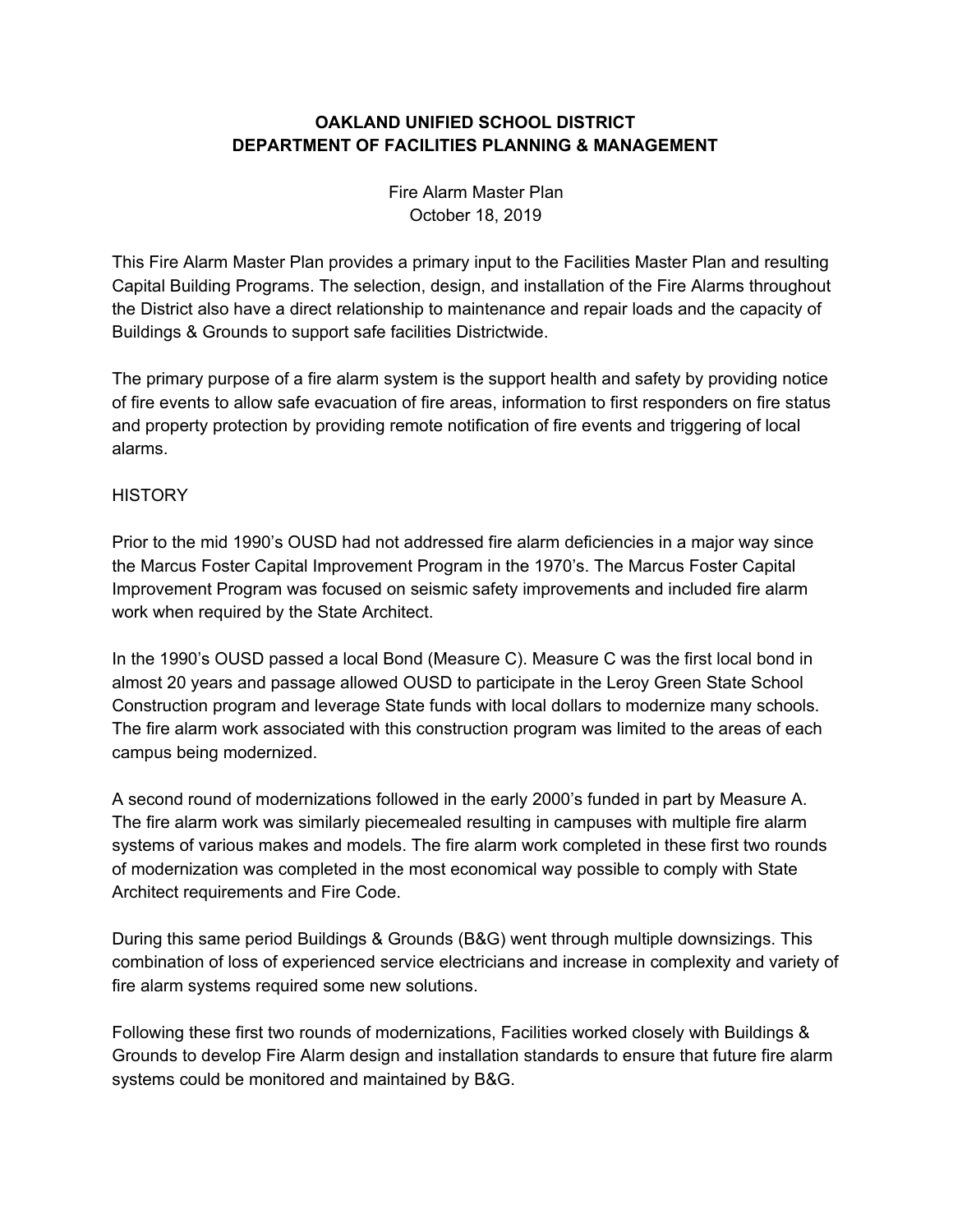In order to support improved fire alarm maintenance and repair we have standardized on a single manufacturer (Simplex - recently renamed Johnson Controls) to enable B&G to train and retain qualified staff to repair and maintain increasingly complex and technical systems.

We have also undertaken a design and construction oversight protocol to ensure that new systems are designed and installed correctly. For each fire alarm project or larger project that involves fire alarms we also contract with the Fire Alarm design reviewer and the construction installation monitor for this specialized technical installation.

# **ISSUES**

One of the repeated concerns we have heard is regarding the number of fire alarm related contracts, sometimes repeated on the same site. Over the last twenty five years or so, we may have undertaken multiple fire alarm projects at some sites. A sample scenario would be:

- 1. First round Mod New Fire Alarm on Bldg A
- 2. Second Round Mod New Fire Alarm on Gym and Bld B
- 3. Fire Alarm upgrade project Changing out a complete site to a single manufacturer current code system
- 4. Portable replacement project (at the same site) redesign and construction of fire alarm modifications required due to portable replacement.

Each of the projects (1-4) will have multiple contracts including:

- 1. Architect or Engineer to design the system or modification
- 2. Inspector of Record as required by DSA
- 3. Fire Alarm special Design and Construction oversight consultants
- 4. Installation contractor

Other drivers of multiple projects on some sites in a 20 year cycle are:

- 1. Fire Alarm Code is upgraded every 3 years. At each adoption cycle new features and protocols are required. For example the last code adoption now requires a voice notification in addition to alarm horns to better assist sight impaired in evacuation.
- 2. Fire Alarm manufacturers are constantly upgrading their products to meet the code requirements and to provide additional features to improve monitoring and safety.
- 3. All School Fire Alarm components must be listed with the State Fire Marshal. Listing requires regular retesting of the listed product with UL or similar and as a consequence manufactures regularly lapse the listing of older products once it is no longer viable to produce spare parts for repair.

As we only have a limited amount of funding in relation to our overall need fire alarm work must be prioritized against other critical work and the need to provide improvements to support improved educational performance combined with the code upgrades, listing requirements, and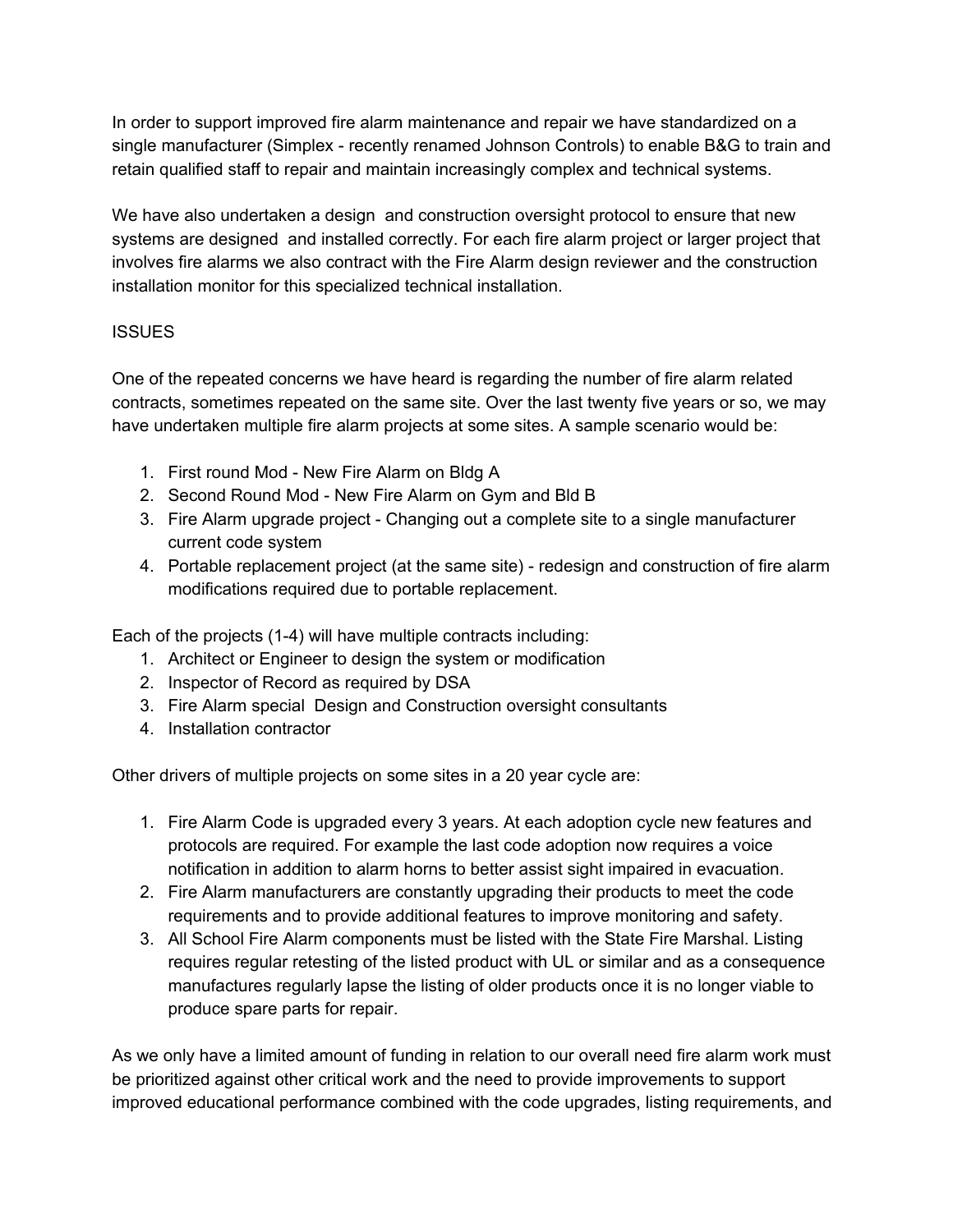manufacturers improvements we must budget a reasonable amount of funding for fire alarm capital replacement year over year.

# THE FUTURE

We have been focused on providing Buildings & Grounds a solid foundation of systems that are standardized and reduce maintenance expenses and time through remote notification of equipment malfunctions and remote diagnostics. These systems allow B&G electricians to know what part or component needs replacement or service before they leave the shop so they can have the right part on the truck. These systems also support remote monitoring so B&G can help respond to alarms and cancel false alarms on off hours. These efficiencies are offset in higher costs for increasingly complex technology. Our overall costs are up over time.

OUSD has prioritized fire alarm needs based on replacement of outdated systems as spare parts become unavailable. More of our buildings are protected by more up to date and reliable systems. Our future needs can now be planned for based on expected end of life dates rather than urgent projects to replace failed systems.

It is important to remember that a fire alarm is a piece of technology and has an expected life significantly shorter than a building system like windows, doors, or ventilation. Appended to this report is a summary of the fire alarm work at our sites with costs to date, expected life, and recommended budget for replacement.

The appended report summarizes our fire alarm improvements at every site and includes the model of the main control panel and approximate timeframe for replacement. Districtwide (108 sites), we have spent an average of \$1.3 million/year on routine maintenance and repair. We anticipate these costs to continue at the same level for the foreseeable future. The efficiencies gained in remote diagnostics and repair are offset by the increased cost of components and training necessary to properly service the equipment.

Based on the data form the Jacobs report (site condition data for the Blueprint) we should be budgeting \$4.25 million/year into the future to be able to replace these systems. This budget need will be split between Deferred Maintenance and Capital Funding with Deferred Maintenance funding the Fire Alarm only projects and the Capital Fund funding the fire alarm portion of larger site improvement projects.

Attached is a Summary of all Fire Alarm Systems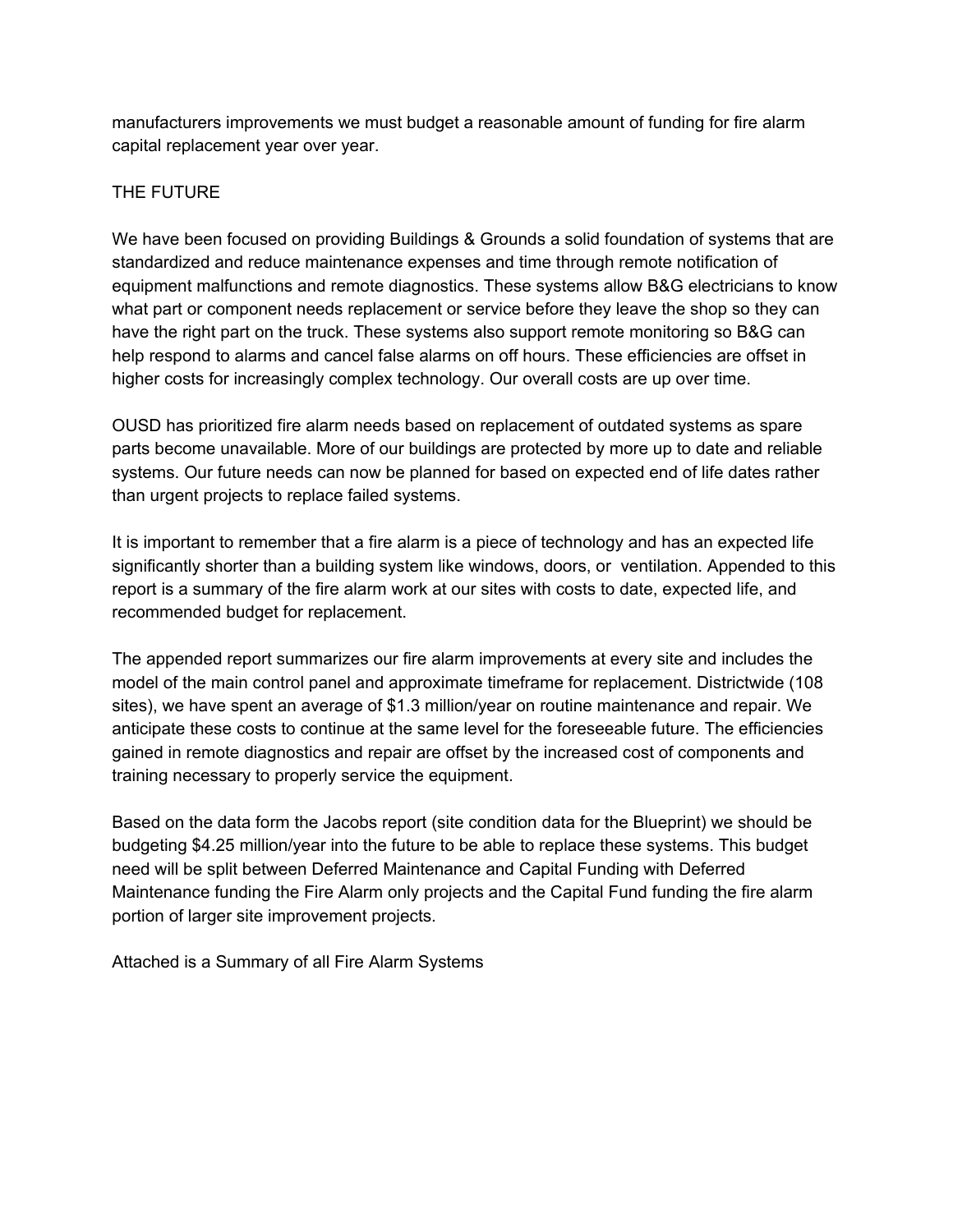| <b>FIRE ALARM MASTER PLAN</b>                  |                          |                                                                                   |                  |                                            |
|------------------------------------------------|--------------------------|-----------------------------------------------------------------------------------|------------------|--------------------------------------------|
| <b>Site Name</b>                               | <b>Site Address</b>      | <b>Panel Type</b>                                                                 | <b>Age Range</b> | <b>Replacement</b><br><b>Years (Range)</b> |
| Marshall ES/East Bay Innovation<br>Acad        | 3400 Malcolm Ave 94605   | 4020<br>4009<br>D8112                                                             | 1992-2001        | 2020-2029                                  |
| Achieve & World Academy Charter @<br>Hawthorne | 1700 28th Avenue 94621   | 4020<br>$(5)$ 4009<br>Bosch D8112                                                 | 1992-2001        | 2020-2029                                  |
| Barack Obama @ Toler /<br>Francophone Charter  | 9736 Lawlor Street 94605 | 4020<br>4009<br>Bosch 9412GV4                                                     | 1992-2001        | 2020-2029                                  |
| Brookfield ES & CDC                            | 401 Jones Ave 94603      | 4020<br>$(2)$ 4009<br>Bosch D8112<br>FireLite MS9200 (CDC)<br>Bosch (CDC)<br>4010 | 1992-2001        | 2020-2029                                  |
| Carl Munck ES                                  | 11900 Campus Dr 94619    | <b>Bosch 8112</b><br>4020                                                         | 1992-2001        | 2020-2029                                  |
| <b>Claremont MS</b>                            | 5750 College Ave 94618   | $(2)$ 4009<br>Bosch D8112<br>4020                                                 | 1992-2001        | 2020-2029                                  |
| Dewey High School                              | 1111 2nd Avenue 94606    | 4009<br><b>Bosch 9412</b><br>4010                                                 | 1992-2001        | 2020-2029                                  |
| East Oakland Pride @ Webster<br>Academy        | 8000 Birch St 94621      | $(3)$ 4009<br>Bosch D8112                                                         | 1992-2001        | 2020-2029                                  |
| Santa Fe ES/CDC                                | 915 54th St 94608        | 4020<br>(2) D9412GV4<br>4009                                                      | 1992-2001        | 2020-2029                                  |
| <b>Franklin ES</b>                             | 915 Foothill Blvd 94606  | 4020<br>$(2)$ 4009<br>Bosch D9412GV2                                              | 1992-2001        | 2020-2029                                  |
|                                                |                          | 4020                                                                              |                  |                                            |
| Fruitvale/Fruitvale CDC                        | 3200 Boston Ave 94602    | $(2)$ 4009<br>(2) Bosch<br>4020                                                   | 1992-2001        | 2020-2029                                  |
| Garfield ES                                    | 1640 22nd Ave 94606      | $(3)$ 4009<br>Bosch D9412GV2                                                      | 1992-2001        | 2020-2029                                  |
| Grass Valley ES & CDC                          | 4720 Dunkirk Ave 94605   | 4020<br>4001 (CDC)<br>4009<br>(2) Radionics (1-CDC)                               | 1992-2001        | 2020-2029                                  |
|                                                |                          | 4020<br>4009<br>FireLite MS9200 (CDC) ?                                           |                  |                                            |
| Lakeview ES/ (American Indian -<br>Charter)    | 746 Grand Ave 94610      | Bosch D9412GV2                                                                    | 1992-2001        | 2020-2029                                  |
| Melrose Leadership @ Maxwell Park              | 4730 Fleming Ave 94619   | 4020<br>Bosch D9412GV2                                                            | 1992-2001        | 2020-2029                                  |
| Rudsdale/Oakland SOL                           | 1180 70th Ave 94621      | 4020<br>Bosch D9412GV2                                                            | 1992-2001        | 2020-2029                                  |
| Sequoia ES                                     | 3730 Lincoln Ave 94602   | 4020<br>4009<br>Bosch 9412GV4                                                     | 1992-2001        | 2020-2029                                  |
| <b>Street Academy</b>                          | 417 29th St 94609        | 4020<br>D8112                                                                     | 1992-2001        | 2020-2029                                  |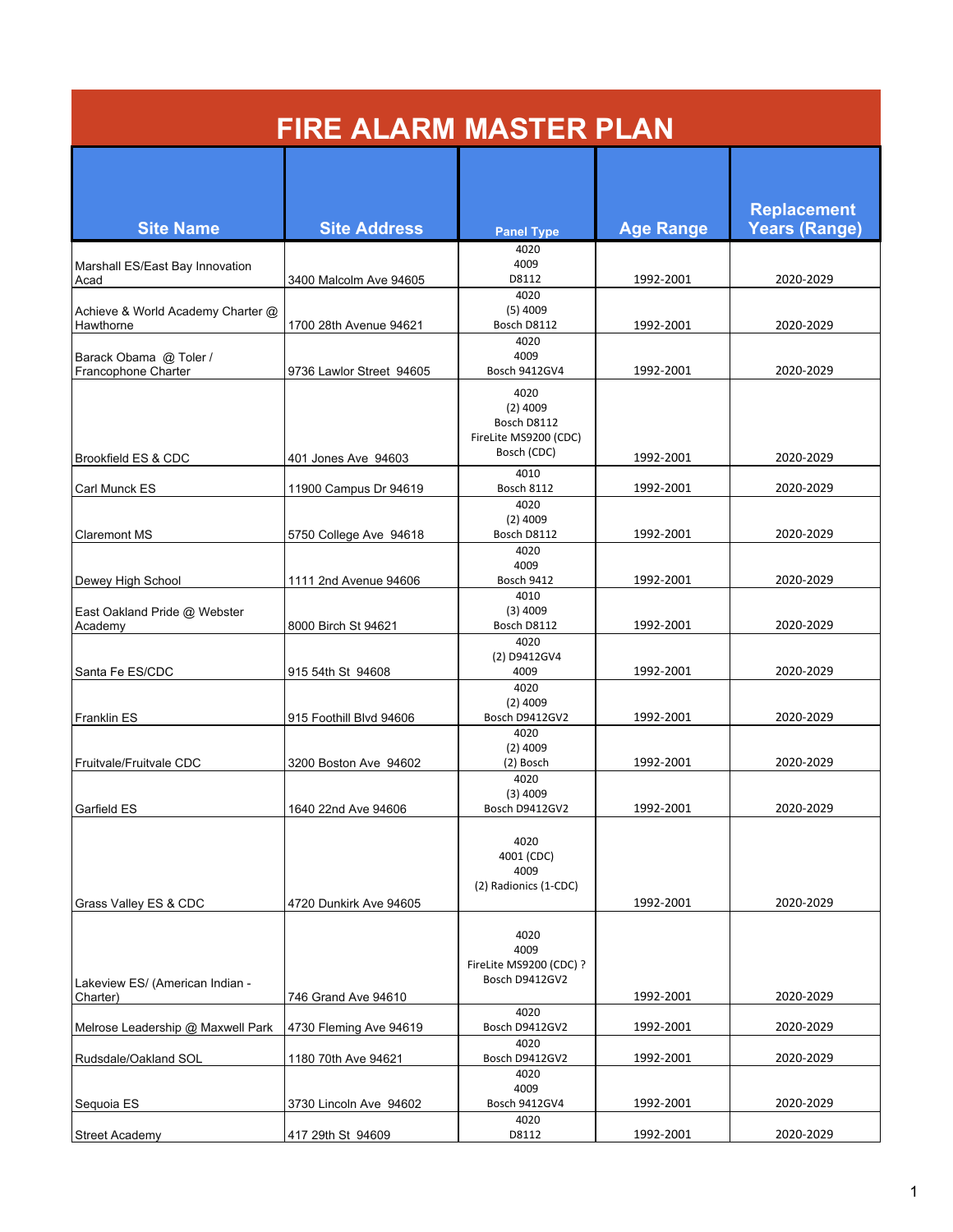| <b>FIRE ALARM MASTER PLAN</b>                                    |                                   |                                               |                  |                                     |
|------------------------------------------------------------------|-----------------------------------|-----------------------------------------------|------------------|-------------------------------------|
| <b>Site Name</b>                                                 | <b>Site Address</b>               | <b>Panel Type</b>                             | <b>Age Range</b> | <b>Replacement</b><br>Years (Range) |
| Urban Montessori @ Sherman<br>Charter                            | 5328 Brann St 94619               | 4020<br>D9412GV2                              | 1992-2001        | 2020-2029                           |
| Webster CDC                                                      | 7980 Plymouth St 94621            | 4005<br>Bosch D9412GV4                        | 1992-2001        | 2020-2029                           |
|                                                                  |                                   |                                               |                  |                                     |
| Acorn/Woodland/Encompass                                         | 1025 81st Ave 94621               | 4100U<br>$(4)$ 4009<br>Bosch D9412G           | 2001-2014        | 2025-2034                           |
| Arts/Far West                                                    | 5263 Broadway Terrace 94618       | 4100U<br>$(4)$ 4009                           | 2001-2014        | 2025-2034                           |
| <b>Ascend Charter</b>                                            | 3709 E 12th St 94601              | 4100U<br>4009<br>Bosch 9412GV4                | 2001-2014        | 2025-2034                           |
| <b>Bret Harte MS</b>                                             | 3700 Coolidge Ave 94602           | 4100U<br>9412GV2<br>$(9)$ 4009                | 2001-2014        | 2025-2034                           |
| Bridges Academy @ Melrose                                        | 1325 53rd Ave 94601               | 4100U<br>$(3)$ 4009<br>(2) D9412GV2<br>4100U  | 2001-2014        | 2025-2034                           |
| <b>Burckhalter ES</b>                                            | 3994 Burckhalter Ave 94605        | $(2)$ 4009<br>Bosch D9412G<br>4100U           | 2001-2014        | 2025-2034                           |
| <b>Castlemont HS</b>                                             | 8601 MacArthur Boulevard<br>94605 | $(10)$ 4009<br>Bosch D9412G<br>Bosch D9412GV2 | 2001-2014        | 2025-2034                           |
|                                                                  |                                   | 4100U<br>$(5)$ 4009<br>D9412GV2               | 2001-2014        | 2025-2034                           |
| Chabot ES                                                        | 6686 Chabot Rd 94618              | 4100U<br>$(3)$ 4009                           |                  |                                     |
| <b>Cleveland ES</b>                                              | 745 Cleveland St 94606            | Bosch D9412GV2<br>4100U<br>Bosch D9412G       | 2001-2014        | 2025-2034                           |
| Crocker Highlands ES & CDC                                       | 525 Midcrest Rd 94610             | (2) Bosch D8112 (CDC)<br>4100U                | 2001-2014        | 2025-2034                           |
| Education for Change/Reach<br>Academy @ Cox ES                   | 9860 Sunnyside St 94603           | $(10)$ 4009<br>(2) Bosch D9412GVS             | 2001-2014        | 2025-2034                           |
| Emerson/Emerson CDC                                              | 4803 Lawton Ave 94601             | 4100U<br>$(6)$ 4009<br>(2) Bosch D7212        | 2001-2014        | 2025-2034                           |
| <b>Fremont HS</b>                                                | 4610 Foothill Blvd 94601          | 4100U<br>$(5)$ 4009<br>Bosch D9412            | 2020             | 2035-2040                           |
| Global Family Living & Learning<br>without Limits @ Jefferson ES | 2035 40th Ave 94601               | 4100U<br>$(4)$ 4009<br>Bosch D9412GV2         | 2001-2014        | 2025-2034                           |
| Highland Academy (Rise)                                          | 8521 A St 94621                   | 4100U<br>$(10)$ 4009<br>Bosch D9412GV4        | 2001-2014        | 2025-2034                           |
| <b>Hillcrest ES</b>                                              | 30 Marguerite Dr 94618            | 4100U<br>$(2)$ 4009<br>D9412G                 | 2001-2014        | 2025-2034                           |
| Hoover ES                                                        | 890 Brockhurst St 94608           | 4100U<br>$(6)$ 4009<br>Bosch D9412GV2         | 2001-2014        | 2025-2034                           |
| Horace Mann ES                                                   | 5222 Ygnacio Ave 94601            | 4100U<br>4009<br>Bosch 9412G                  | 2001-2014        | 2025-2034                           |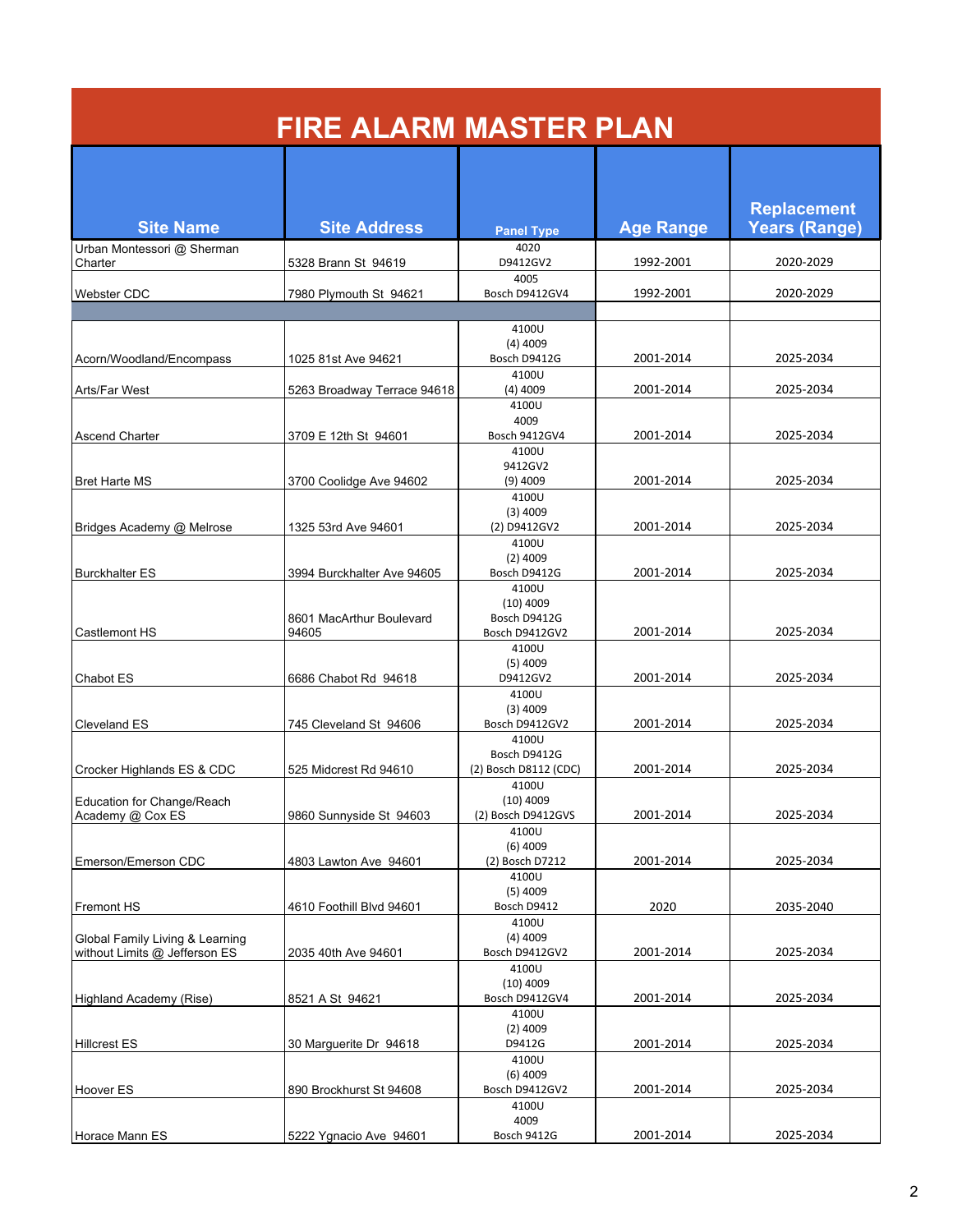| <b>FIRE ALARM MASTER PLAN</b>                     |                               |                                 |                  |                      |
|---------------------------------------------------|-------------------------------|---------------------------------|------------------|----------------------|
|                                                   |                               |                                 |                  | <b>Replacement</b>   |
| <b>Site Name</b>                                  | <b>Site Address</b>           | <b>Panel Type</b>               | <b>Age Range</b> | <b>Years (Range)</b> |
|                                                   |                               | 4100U                           |                  |                      |
| Lincoln ES                                        | 225 11th St 94607             | $(4)$ 4009<br>Bosch D9412GV2    | 2001-2014        | 2025-2034            |
|                                                   |                               | 4100U                           |                  |                      |
|                                                   |                               | $(7)$ 4009                      |                  |                      |
| <b>Madison MS</b>                                 | 400 Capistrano Dr 94603       | Bosch D9412GV4                  | 2001-2014        | 2025-2034            |
|                                                   |                               | 4100U                           |                  |                      |
| Manzanita ES                                      | 2409 E 27th St 94601          | $(4)$ 4009<br>D9412GV2          | 2001-2014        | 2025-2034            |
|                                                   |                               | 4100U                           |                  |                      |
|                                                   |                               | 4009                            |                  |                      |
| Martin Luther King ES/CDC                         | 960 10th St. 94607            | D8112                           | 2001-2014        | 2025-2034            |
|                                                   |                               | 4100U<br>$(6)$ 4009             |                  |                      |
| Montera MS                                        | 5555 Ascot Dr 94611           | D8112                           | 2001-2014        | 2025-2034            |
|                                                   |                               | 4100U                           |                  |                      |
|                                                   |                               | (12) TAC Panels                 |                  |                      |
|                                                   |                               | Bosch D9412GV2                  | 2001-2014        | 2025-2034            |
| Oakland High                                      | 1023 MacArthur Blvd 94610     | 4100U                           |                  |                      |
|                                                   |                               | $(5)$ 4009                      |                  |                      |
| Oakland International High School @               |                               | D9412                           |                  |                      |
| Carter                                            | 4521 Webster St 94609         | D9412GV2                        | 2001-2014        | 2025-2034            |
|                                                   |                               | $(2)$ 41000<br>$(17)$ 4009      |                  |                      |
| Oakland Technical HS                              | 4351 Broadway 94611           | (2) Bosch D9412G                | 2001-2014        | 2025-2034            |
|                                                   |                               | 4100U                           |                  |                      |
|                                                   |                               | $(3)$ 4009                      |                  |                      |
| Parker ES/CDC                                     | 7929 Ney Ave 94605            | <b>Bosch Panel</b>              | 2001-2014        | 2025-2034            |
|                                                   |                               | 4100U<br>$(3)$ 4009             |                  |                      |
| Place @ Prescott ES                               | 920 Campbell St 94607         | Bosch D9412GV4                  | 2001-2014        | 2025-2034            |
|                                                   |                               | 4100U                           |                  |                      |
|                                                   |                               | $(2)$ 4009                      |                  |                      |
| Ralph Bunche HS                                   | 1240 18th St. 94607           | Bosch D9412GV2<br>4100U         | 2001-2014        | 2025-2034            |
|                                                   |                               | $(3)$ 4009                      |                  |                      |
| Redwood Heights ES                                | 4401 39th Ave 94619           | <b>Bosch Dialer</b>             | 2001-2014        | 2025-2034            |
|                                                   |                               | 4100U                           |                  |                      |
|                                                   |                               | $(9)$ 4009<br>Bosch D9412GV2    |                  |                      |
| Roosevelt MS                                      | 1926 19th Ave. 94606          |                                 | 2001-2014        | 2025-2034            |
|                                                   |                               | 4100U                           |                  |                      |
|                                                   |                               | $(4)$ 4009                      |                  |                      |
| Roots International @ Havenscourt                 | 1390 66th Ave 94621           | Bosch D9412GV2<br>4100U         | 2001-2014        | 2025-2034            |
| Roses in Concrete/John Swett School<br>(Lower) ** | 4551 Steele St 94619          | Bosch D9412GV2                  | 2001-2014        | 2025-2034            |
| Roses in Concrete/Tilden Education                |                               | 4100U                           |                  |                      |
| Ctr - John Swett (Upper) **                       | 4551 Steele St 94619          | Bosch D9412GV2                  | 2001-2014        | 2025-2034            |
|                                                   |                               | 4100ES                          |                  |                      |
| Stonehurst CDC                                    | 901 105th Ave 94603           | Bosch D9412GV4<br>Wheelock PS-8 | 2001-2014        | 2025-2034            |
|                                                   |                               | 4100U                           |                  |                      |
|                                                   |                               | $(10)$ 4009 $(1$ -CDC $)$       |                  |                      |
|                                                   |                               | Bosch D9412GV2                  |                  |                      |
| Think College Now @ Chavez                        | 2825 International Blvd 94601 | Bosch D9412G<br>4100U           | 2001-2014        | 2025-2034            |
| United For Success @ Calvin                       |                               | (8?) 4009                       |                  |                      |
| Simmons                                           | 2101 35th Ave 94601           | Bosch D9412                     | 2001-2014        | 2025-2034            |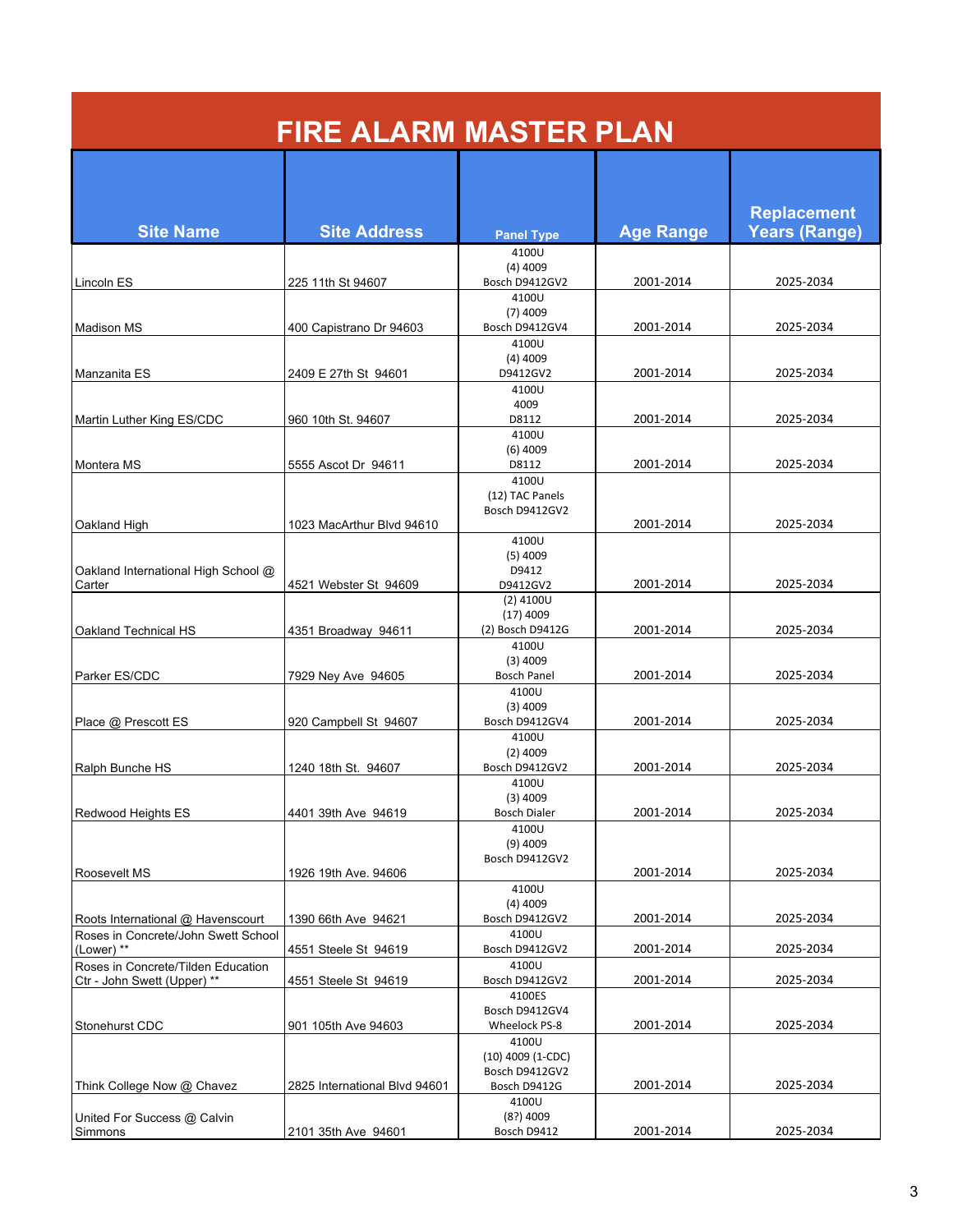|                                                                | <b>FIRE ALARM MASTER PLAN</b>  |                                                  |                  |                      |
|----------------------------------------------------------------|--------------------------------|--------------------------------------------------|------------------|----------------------|
|                                                                |                                |                                                  |                  | <b>Replacement</b>   |
| <b>Site Name</b>                                               | <b>Site Address</b>            | <b>Panel Type</b>                                | <b>Age Range</b> | <b>Years (Range)</b> |
| Urban Promise Academy                                          | 3031 E. 18th Street 94601      | 4100U<br>$(3)$ 4009<br>Bosch D9412G              | 2001-2014        | 2025-2034            |
| West Oakland MS/Lafayette                                      | 991 14th Ave 94607             | 4100U<br>$(6)$ 4009<br>D9412GV2                  | 2001-2014        | 2025-2034            |
| West Oakland/Kipp Bridge                                       | 991 14th Ave                   | 4100U<br>$(6)$ 4009<br>D9412GV2<br>4100U         | 2001-2014        | 2025-2034            |
| Westlake MS                                                    | 2629 Harrison St 94612         | $(5)$ 4009<br>Radionics D9412G                   | 2001-2014        | 2025-2034            |
| Allendale ES                                                   | 3670 Penniman Ave 94619        | 4100ES<br>4009<br>D9512                          | 2010-2022        | 2030-2039            |
| <b>Bella Vista ES</b>                                          | 1025 E 28th St 94610           | 4100ES<br>$(4)$ 4009<br>Bosch D9412GV4           | 2010-2022        | 2030-2039            |
| <b>Berkeley Maynard</b>                                        | 6200 San Pablo Avenue<br>94608 | 4100ES<br>Bosch 9412GV2<br>PowerPath Portable 93 | 2010-2022        | 2030-2039            |
| <b>Burbank PreSchool</b>                                       | 3550 64th Ave 94605            | 4100ES                                           | 2010-2022        | 2030-2039            |
| Centro Infantil CDC                                            | 2660 E 16th St 94601           | 4100ES<br>Bosch D8112                            | 2010-2022        | 2030-2039            |
|                                                                |                                | 4100ES<br>(2) D9412GV2                           |                  |                      |
| Cole MS (OUSD Police/SPED)                                     | 1011 Union St 94607            | PS-8                                             | 2010-2022        | 2030-2039            |
| Edna Brewer MS                                                 | 3748 13th Ave 94610            | 4100ES<br>4100ES                                 | 2010-2022        | 2030-2039            |
| Elmhurst MS (Alliance Academy)                                 | 1800 98th Ave 94603            | $(7)$ 4009<br>Bosch (D9412GV4?)                  | 2010-2022        | 2030-2039            |
| Esparanza @ Stonehurst ES/Fred T.<br>Korematsu                 | 10315 E St 94603               | 4100ES<br>$(4)$ 4009<br>Bosch D9412              | 2010-2022        | 2030-2039            |
|                                                                |                                | 4100ES<br>4100U<br>$(2)$ 4009                    |                  |                      |
| <b>Frick MS</b>                                                | 2845 64th Ave 94605            | Bosch D9412GV4<br>4100ES                         | 2010-2022        | 2030-2039            |
| Henry J Kaiser ES                                              | 25 S Hill Ct 94618             | 4009<br>Bosch                                    | 2010-2022        | 2030-2039            |
|                                                                |                                | 4100ES<br>4003                                   |                  |                      |
| Howard ES                                                      | 8755 Fontaine St 94605         | Bosch D9412GV4                                   | 2010-2022        | 2030-2039            |
| Joaquin Miller ES                                              | 5525 Ascot Dr 94611            | 4100ES                                           | 2010-2022        | 2030-2039            |
| La Escuelita ES/CDC - Done with<br>MetWest HS (one city block) | 1050 2nd Ave 94606             | 4100ES<br>$(5)$ 4009<br>Bosch D9412GV4           | 2010-2022        | 2030-2039            |
| Lafayette ES/KIPP Bridge Academy                               | 1700 Market St 94607           | 4100ES<br>$(3)$ NAC<br>(1) Bosch Dialer          | 2010-2022        | 2030-2039            |
| Laurel ES                                                      | 3750 Brown Ave 94619           | 4100ES<br>$(2)$ 4009<br>D9412GV4                 | 2010-2022        | 2030-2039            |
| Lazear ES                                                      | 824 29th Ave 94601             | 4100ES<br>Bosch                                  | 2010-2022        | 2030-2039            |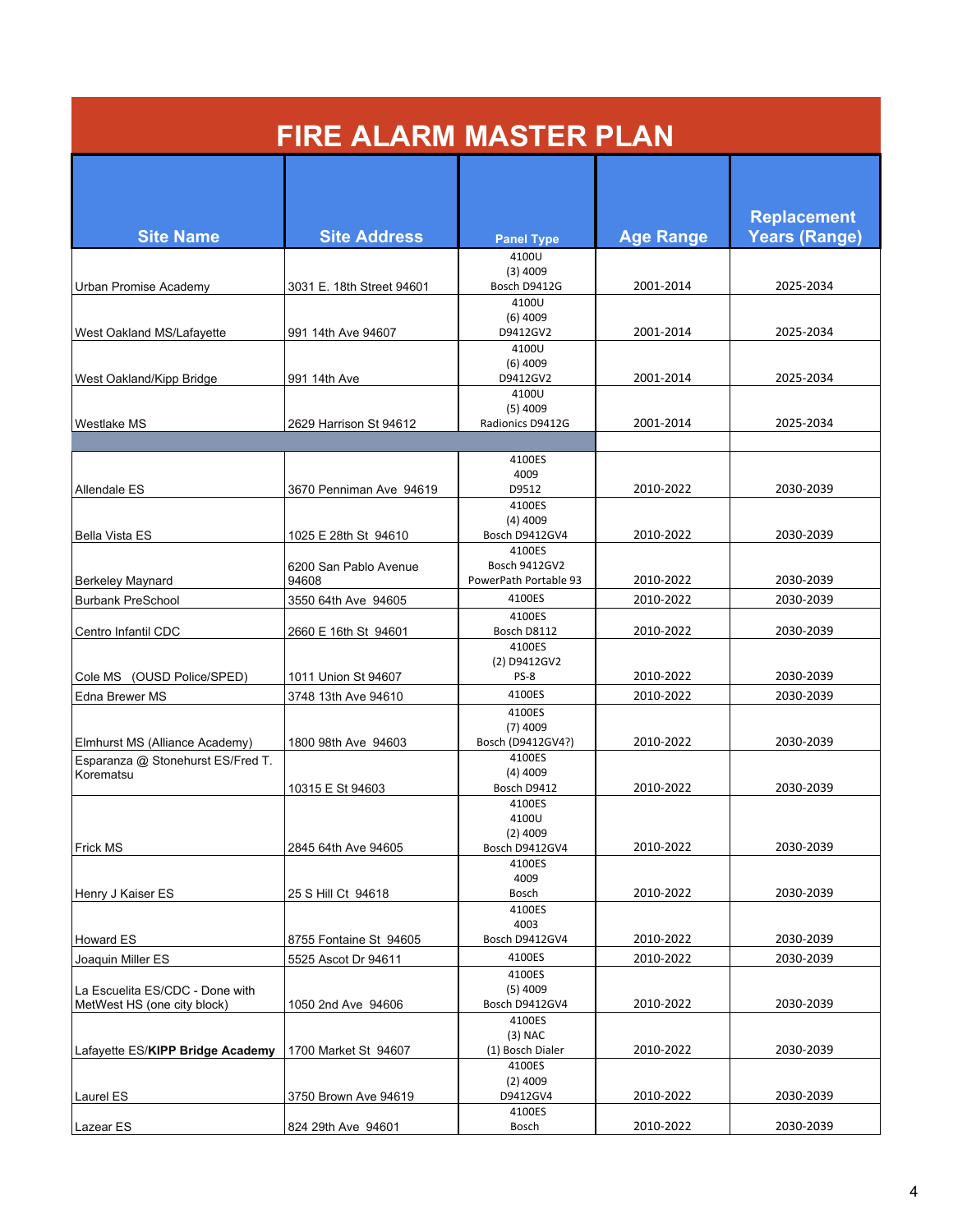| <b>FIRE ALARM MASTER PLAN</b>                                      |                               |                                                                        |                  |                                            |
|--------------------------------------------------------------------|-------------------------------|------------------------------------------------------------------------|------------------|--------------------------------------------|
| <b>Site Name</b>                                                   | <b>Site Address</b>           | <b>Panel Type</b>                                                      | <b>Age Range</b> | <b>Replacement</b><br><b>Years (Range)</b> |
|                                                                    |                               | 4100ES                                                                 |                  |                                            |
| Markham ES                                                         | 7220 Krause Ave 94605         | $(2)$ 4009<br>Bosch D8112                                              | 2010-2022        | 2030-2039                                  |
|                                                                    |                               | 4100ES                                                                 |                  |                                            |
|                                                                    |                               | (15?) 4009                                                             |                  |                                            |
| <b>McClymonds Community HS</b>                                     | 2607 Myrtle St 94607          | Bosch D9412G<br>4100ES                                                 | 2010-2022        | 2030-2039                                  |
|                                                                    |                               | $(5)$ 4009                                                             |                  |                                            |
| <b>Montclair ES</b>                                                | 1757 Mountain Blvd 94611      | D9412GV4                                                               | 2010-2022        | 2030-2039                                  |
|                                                                    |                               | $(2)$ 4100U<br>$(17)$ 4009                                             |                  |                                            |
| Oakland Technical HS                                               | 4351 Broadway 94611           | (2) Bosch D9412G                                                       | 2010-2022        | 2030-2039                                  |
| <b>OUSD Warehouse</b>                                              | 900 High Street 94601         | 4100ES                                                                 | 2010-2022        | 2030-2039                                  |
|                                                                    |                               | 4100ES<br>$(2)$ 4009                                                   |                  |                                            |
|                                                                    |                               | Bosch D9412GV2                                                         |                  |                                            |
| Peralta/Peralta CDC                                                | 460 63rd St 94609             | Bosch D9412                                                            | 2010-2022        | 2030-2039                                  |
|                                                                    |                               | 4100ES                                                                 |                  |                                            |
| Piedmont ES (3 panels) (Schedule with<br>Piedmont CDC)             | 4314 Piedmont Ave 94611       | $(3)$ TAC<br>Bosch D9412GV4                                            | 2010-2022        | 2030-2039                                  |
|                                                                    |                               | 4100ES                                                                 |                  |                                            |
|                                                                    |                               | $(3)$ 4009<br>D9412GV2                                                 | 2010-2022        | 2030-2039                                  |
| Sankofa ES @ Washington                                            | 581 61st St 94609             |                                                                        |                  |                                            |
| Skyline HS                                                         | 12250 Skyline Blvd 94619      | $(3)$ 4100ES<br>(3) Transponders<br>4009<br>Radionics or Bosch Dialer? | 2010-2022        | 2030-2039                                  |
|                                                                    |                               | 4100ES                                                                 |                  |                                            |
| Sobrante Park ES                                                   | 470 El Paseo Dr 94603         | 4009<br>Bosch D9412GV2                                                 | 2010-2022        | 2030-2039                                  |
| Stonehurst CDC (perform with Stonehurst<br>ES)                     | 901 105th Ave 94603           | 4100ES<br>Bosch D9412GV4<br>Wheelock PS-8                              | 2010-2022        | 2030-2039                                  |
| <b>Thornhill ES</b>                                                | 5880 Thornhill Dr 94611       | 4100ES<br>4009<br>Bosch D8112                                          | 2010-2022        | 2030-2039                                  |
|                                                                    |                               | $(2)$ 4100ES                                                           |                  |                                            |
| Whittier ES (Greenleaf ES)                                         | 6328 E 17th St 94621          | $(1)$ XPNDR                                                            | 2010-2022        | 2030-2039                                  |
|                                                                    |                               | 4100ES<br>$(6)$ 4009<br>Bosch D9412GV2                                 |                  |                                            |
| Youth Empowerment-King Estates                                     | 8251 Fontaine St 94605        | Boach D9412GV4                                                         | 2010-2022        | 2030-2039                                  |
|                                                                    |                               |                                                                        |                  |                                            |
| ACOE @ Neighborhood Center                                         | 750 International Blvd 94606  | Bosch D9412GV4                                                         |                  | 2020-2035                                  |
| Arroyo Viejo CDC                                                   | 1895 78th Ave 94621           | Bosch D9412GV4<br>Wheelock PS-8<br>Altronix AL400ULPD4                 |                  | 2020-2035                                  |
|                                                                    |                               | Bosch D9124                                                            |                  |                                            |
| Bella Vista CDC                                                    | 2410 10th Ave 94606           | Wheelock PS-12/24-8MP                                                  |                  | 2020-2035                                  |
|                                                                    |                               | D9124<br>D9412GV2<br>D9124F                                            |                  |                                            |
| Community Day Middle/High                                          | 4917 Mountain Blvd 94619      | (2) PS/24-8CP                                                          |                  | 2020-2035                                  |
| Family Community Center/Community<br>School for Creative Education | 2111 International Blvd 94606 | <b>Edwards EST2</b><br>Edwards IRC3                                    |                  | 2020-2035                                  |
| Golden Gate CDC                                                    | 6232 Herzog St 94608          | <b>Autocall DD</b><br>Bosch D8112                                      |                  | 2020-2035                                  |